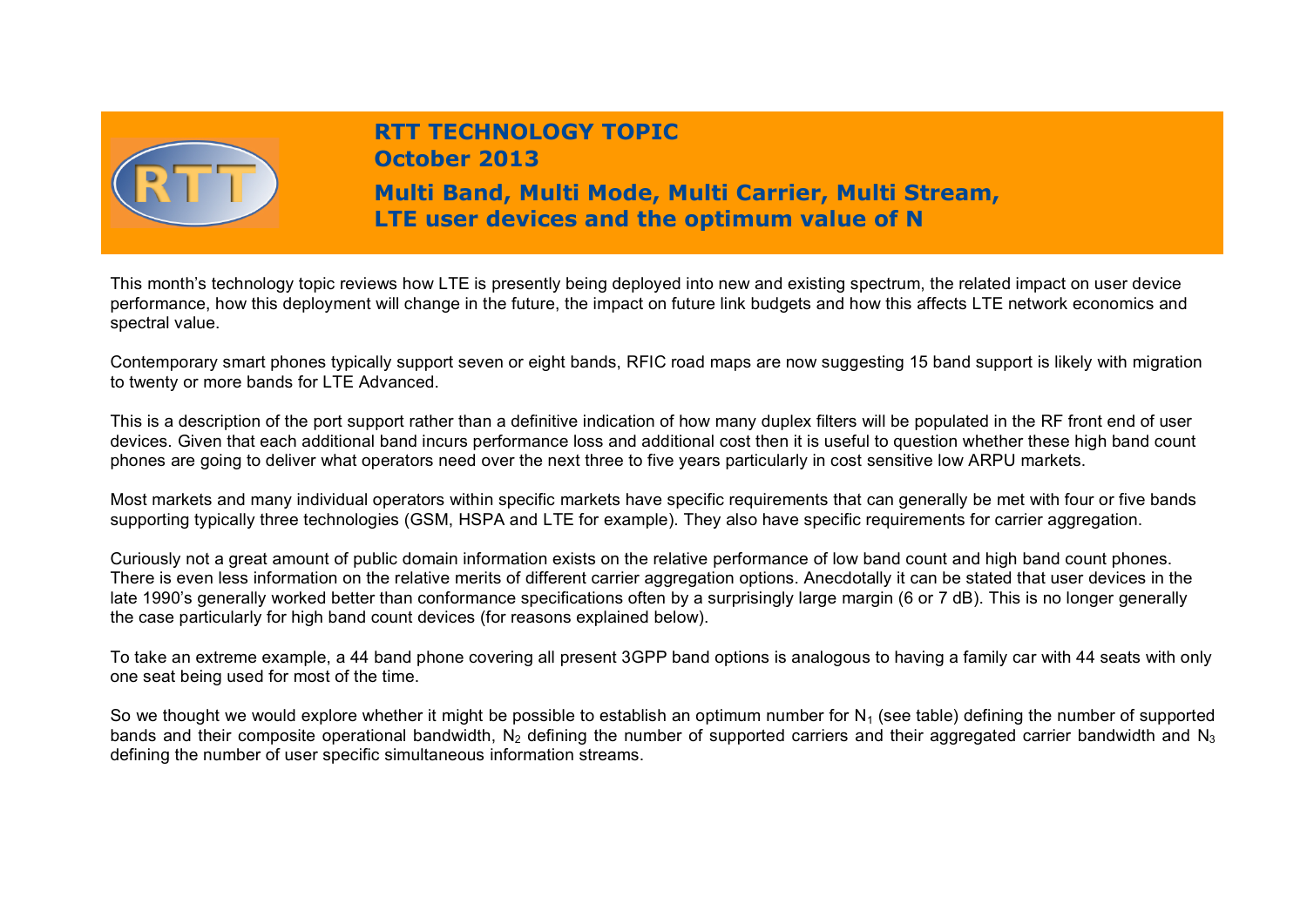|                 | <b>Operational bandwidth</b><br><b>Band energy of</b><br>interest |            |           | <b>Channel Bandwidth</b><br>Channel energy of<br>interest |           | <b>User bandwidth</b><br>User energy of interest |                            |         | <b>Application Bandwidth</b><br>Application energy of interest |                           |    |                |      |    |      |
|-----------------|-------------------------------------------------------------------|------------|-----------|-----------------------------------------------------------|-----------|--------------------------------------------------|----------------------------|---------|----------------------------------------------------------------|---------------------------|----|----------------|------|----|------|
|                 | <b>MHz</b>                                                        |            |           | <b>MHz</b>                                                |           |                                                  |                            |         |                                                                | mbps                      |    |                | kbps |    |      |
| Low<br>$<$ 1GHZ | 30 <sub>by</sub><br>30                                            |            |           | 3                                                         |           |                                                  |                            |         | Rate                                                           | 100                       | 10 | $\overline{1}$ | 100  | 10 |      |
|                 | 45 <sub>by</sub><br>45                                            |            |           | 5                                                         |           |                                                  |                            |         |                                                                | m                         |    |                | km   |    |      |
| Mid<br>$<$ 2GHz | 65 by<br>65                                                       |            |           | 10                                                        |           |                                                  |                            | ⇞       | Distance                                                       |                           | 10 | 100            | 1    | 10 | 100  |
|                 | 75 by<br>75                                                       |            |           | 15                                                        |           |                                                  |                            |         |                                                                | m                         |    |                | sec  |    |      |
| High>2<br>GHz   | 70 by<br>70                                                       |            |           | 20                                                        |           |                                                  |                            |         | Latency                                                        | 1                         | 10 | 100            |      | 10 | >100 |
|                 | 90 by<br>90                                                       |            |           | 100                                                       |           |                                                  |                            |         |                                                                |                           |    |                |      |    |      |
|                 | Number of bands?                                                  |            | $N_1 = ?$ | Number of<br>carriers?                                    | $N_2 = ?$ | Number of information<br>streams                 |                            | $N_3$ = | Simultaneous?<br>video                                         | voice, text, data, image, |    |                |      |    |      |
|                 |                                                                   |            |           |                                                           |           | Symbol<br>recovery                               | Bit recovery               |         |                                                                |                           |    |                |      |    |      |
|                 |                                                                   |            |           |                                                           |           | Resource block scheduling                        |                            |         |                                                                |                           |    |                |      |    |      |
| Selectivity     |                                                                   |            |           |                                                           |           |                                                  |                            |         |                                                                |                           |    |                |      |    |      |
| Sensitivity     |                                                                   |            |           |                                                           |           |                                                  |                            |         |                                                                |                           |    |                |      |    |      |
| Selectivity     |                                                                   |            |           |                                                           |           |                                                  |                            |         |                                                                |                           |    |                |      |    |      |
|                 |                                                                   | Saturation |           | Adjacent<br>Channel<br>Interference                       |           |                                                  | Co Channel<br>Interference |         |                                                                |                           |    |                |      |    |      |

More specifically we set out to test whether it is possible to resolve the following equation

 $N_1 + N_2 + N_3 = X$  (% increase/decrease in ARPU) = Y (% increase/decrease operator EBITDA)

An ability to resolve Y would provide a rational technically robust mechanism for valuing spectrum.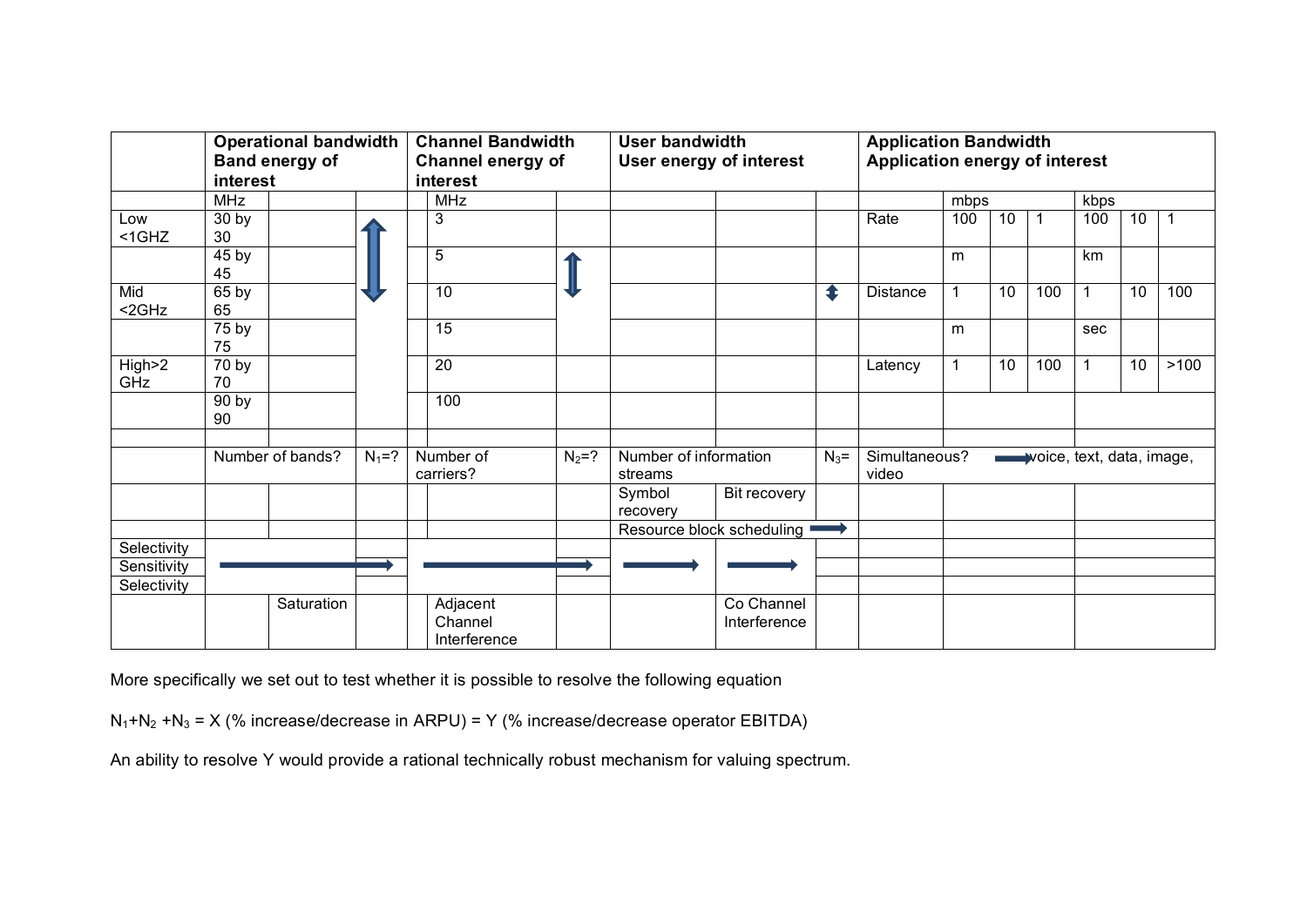Five earlier topics provide relevant background

# **August 2012 the A to D in LTE**

http://www.rttonline.com/tt/TT2012\_008.pdf

# **September 2012 Acoustic Filters**

http://www.rttonline.com/tt/TT2012\_009.pdf

#### **February 2013 Switches, Capacitors and Resonators**  http://www.rttonline.com/tt/TT2013\_002.pdf

**March 2913 Carrier Aggregation Aggravation**

http://www.rttonline.com/tt/TT2013\_003.pdf

## **July 2013 OOBOOB Out of Band Out of Block Emission**

http://www.rttonline.com/tt/TT2013\_007.pdf

In the past, economic modelling of spectral value has been based on the assumption that all spectrum can be regarded as equal. Low band (sub 1 GHz) allocations provide coverage value, high band allocations (>2 GHz) provide capacity value and mid band combinations (1-2 GHz) provide a combination of the two. Ideally a well-balanced mobile broadband spectrum portfolio includes a combination of all three. This is reflected in present user device (smart phone) design with typically two or three FDD bands supported below 1 GHz, two or three FDD bands between 1 and 2 GHz and two or three bands above 2 GHz (Band 1 FDD, Band 7 FDD and TDD bands 38 or 40).

However this ignores the differences in user device performance determined in FDD by the operational bandwidth of the band, the duplex gap, guard band and out of block and out of band emission and in TDD by the operational bandwidth, guard band and channel to channel selectivity.

These differences are partially captured by user device conformance standards. Narrow guard bands and narrow duplex gaps and wider than normal operational bandwidths are accommodated by accepting lower maximum output power and reduced sensitivity. These relaxed specifications can then be used in link budget calculations and network economic modelling.

Compliance with conformance specifications is however tested in the conducted domain (with test equipment connected directly to the antenna output). This fails to capture the losses incurred from space constrained antennas in small form factor devices. These real life performance metrics are described as isotropic sensitivity (free space sensitivity) on the receive path and total radiated power on the transmit path and can be tested extensively though expensively in an anechoic chamber.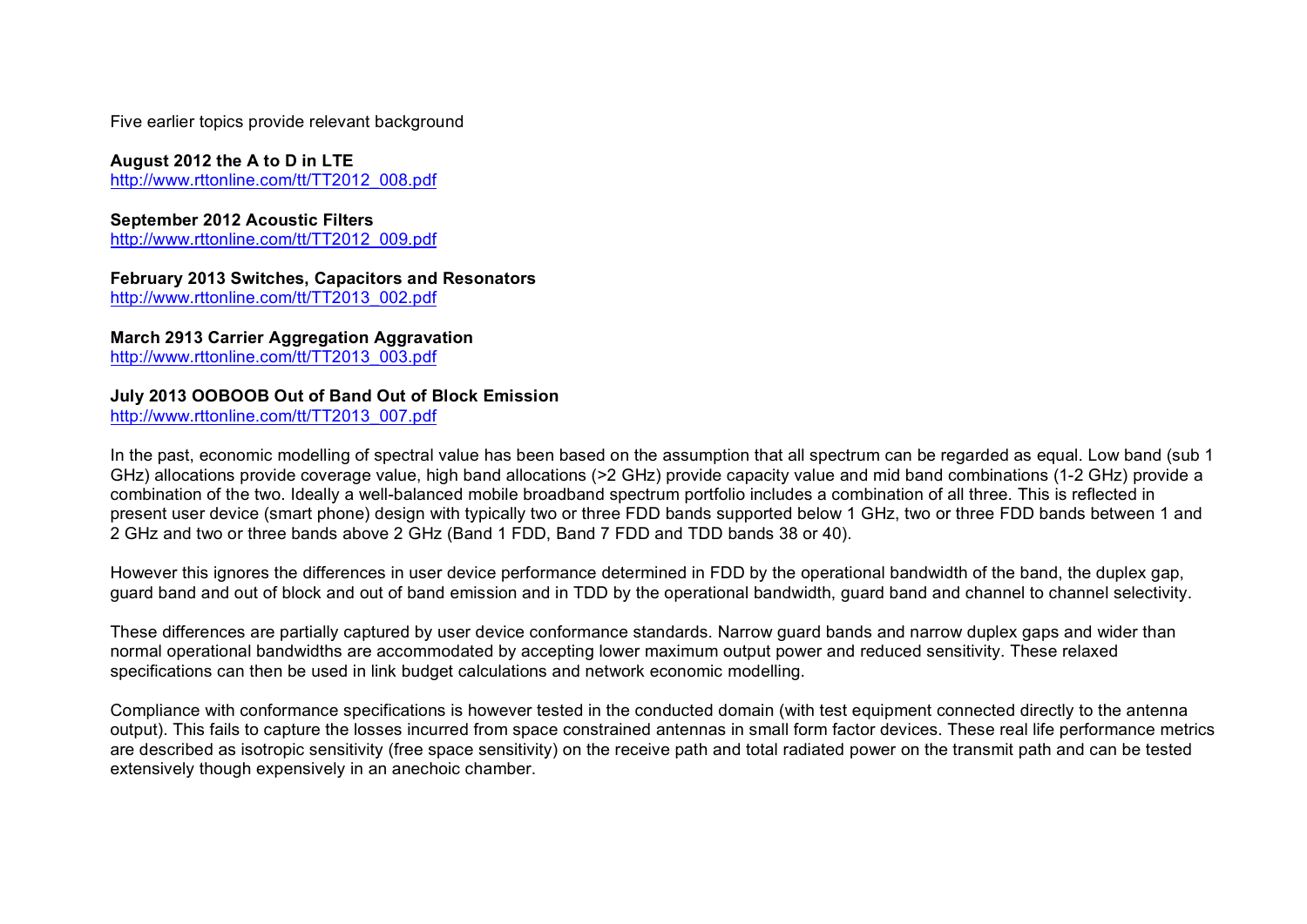The result varies between different phones from different vendors but can be as much as 8dB worse than the conformance specification with the performance loss particularly evident in lower band (for example 700 MHz) and wider band (>4% operational bandwidth) allocations.

This means that the effective link budget for a phone working at 700 MHz with a wide operational bandwidth might be substantially lower than the propagation models would suggest. The performance loss can be mitigated by supporting narrower operational bandwidths in the lower bands and narrow band antennas in the user device front end. In the US 700 MHz band plan the 10 the 10 MHz bands used by Verizon (Band 13) and AT and T (Band 17) are examples of this.

This however makes it hard for other operators to deploy alternative band combinations particularly if they are technically difficult to deploy. Block A of Band 12 in the US is an example. The lower duplex (mobile transmit) is immediately adjacent to high power TV and therefore requires high reverse power isolation and TX filtering to prevent interference in to broadband TV receivers. The receive path is 1 MHz (0.14%) away from Channel 56 E block which together with Channel 55 will be used as a supplemental downlink channel or for LTE TV (eMBMS). Achieving sufficient receive path protection in a Band 12 Block A phone would result in unacceptably high insertion loss. To all intents and purposes Block A of Band 12 is a guard band, should never have been allocated for auction and should be regarded as having negative asset value.

It is also potentially problematic for the new APT (a) and (b) allocations in the 700 MHz band where a 45 MHz bandwidth requires two pairs of overlapping duplex filters. The combination of the additional switch path loss and inherently inefficient antennas and front end matching will make it hard to realise acceptable sensitivity from these devices which means that the potential range gains/data reach available from the band will not be achieved.

An alternative is to create a new band by extending the operational bandwidth of an existing band. The problem here is that the new band projects a performance loss on to the original band. For example the extension of the US PCS 1900 band (Band 2 with 5 MHZ added to the top of each duplex to create the new Band 25) reduces the duplex gap by 5 MHz and increases the operational bandwidth from 60 by 60 to 65 by 65 MHz. This softens the roll off of the duplex filter and reduces guard band protection at the lower band edge. The reduction in the duplex gap will result in a loss of sensitivity for **all** devices. Adding the MSS bands to Band 1 and extending the US 850 band will have the same effect.

So the benefits (capacity gain) of the band extension and the cost (performance loss) end up in different places. Performance loss (reduced sensitivity, selectivity and stability) in a user device has the direct effect of reducing capacity and coverage. This is a good starting point for pre or post auction litigation.

Anyway let us return to our table and consider the options for allocating and auctioning additional spectrum, for example in the 600 MHz band, in L band (between 900 MHz and 1.7 GHz) or C band (3.4 to 4.2 MHz) or above.

All these bands or rather groups of bands are candidates for incentive auctions where existing incumbents (TV at 600 MHz, military users at L band, satellite TV and microwave links at C band) are encouraged to make spectral assets available for auction to the highest bidder. Buyers and sellers in this process would benefit from an objective modelling methodology which captures all rather than some of the technology and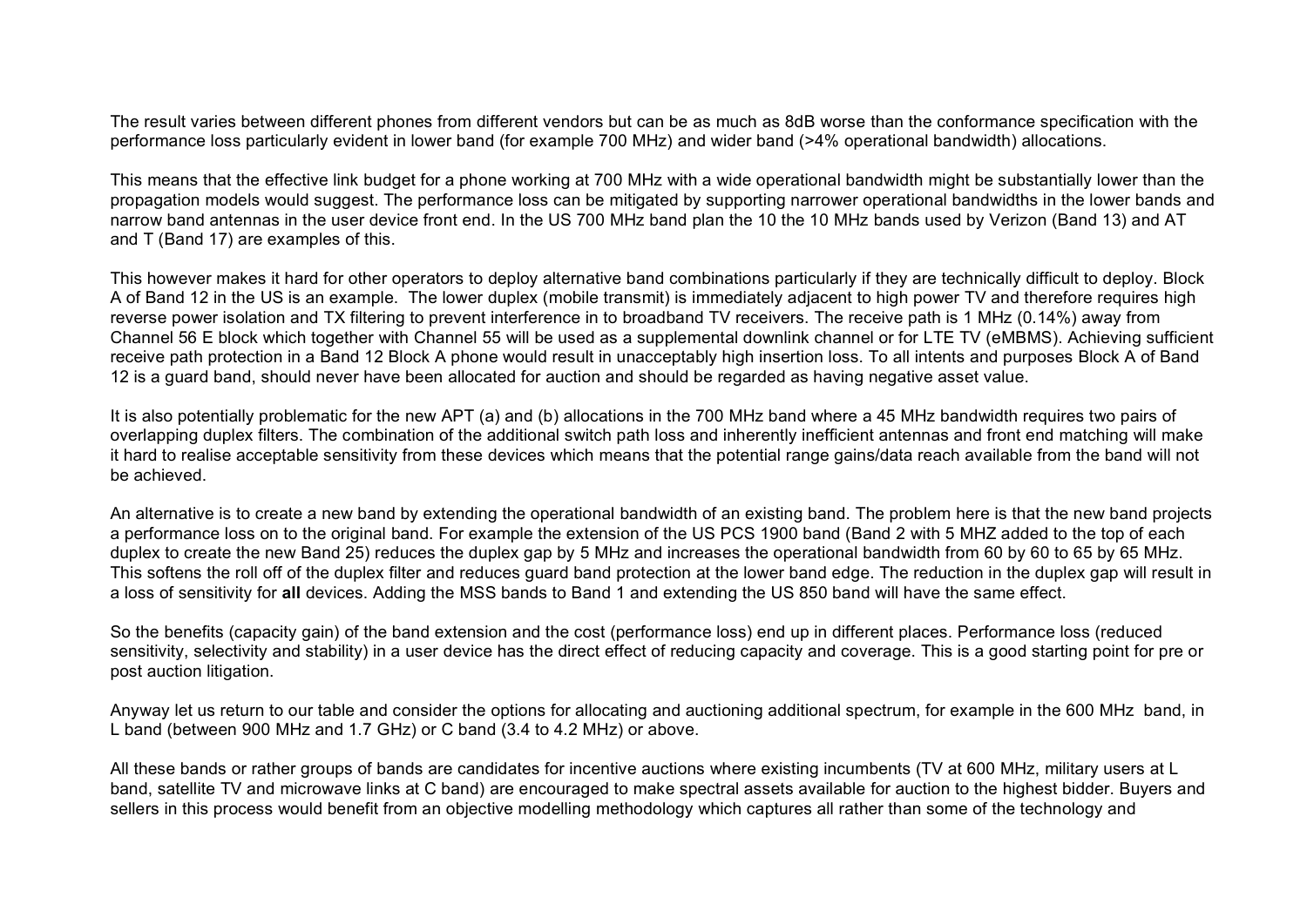performance metrics that determine the realisable value from specific band and technology combinations. Arriving at a rational assessment of an optimum value of N for the number of bands, number of carriers and number of per user simultaneous information streams would be a good start.

Theoretically this could be relatively easily achieved by establishing whether increasing N improves or degrades the user experience.

The snag here is that there is no such thing as an average user or an average device or an average network. It might however be possible to establish a number of core user profiles based on application bandwidth (fourth column of the table). Present work on typical user profiles is already making this plausible. It then becomes valid to do higher order comparisons.

For example it can be demonstrated that increasing the number of bands and or their bandwidth increases front end losses in the user device. The user potentially has access to additional bandwidth though only if this is available at service provider level. Front end loss will result in a loss of sensitivity (downlink throughput), selectivity (uplink throughput and downlink interference resilience) and stability (over temperature over time). This increases power drain and reduces bandwidth efficiency.

Increasing the number of carriers and or their bandwidth will have a similar effect though at this stage it is A to D dynamic range and clock jitter noise which is the dominant constraint.

Increasing the number and or the bandwidth of simultaneous information streams will have a similar effect though here it is digital filtering and signalling which become the dominant overheads both in terms of power consumption and bandwidth efficiency.

Philosophically it is hard to avoid the conclusion that the mobile broadband industry is not short of bandwidth and indeed may now be at the point where adding bandwidth to user devices reduces rather than improves the user experience and increases rather than decreases network delivery cost. This is heretical and inconvenient for national regulators intent on realising consumer and industry value from a new wave of mobile broadband spectral investment.

What we are short of is power. Battery capacity per litre per gram per CC is only improving at best at around 15% per year (and heat dissipation is improving even more slowly). The assumption is that network densification allows the RF power budget in a user device to stay relatively stable over time but this is probably a false assumption and certainly not valid for developing economies where sparse networks are required to achieve sufficiently low cost per bit to meet ARPU constraints.

#### **Bandwidth Q as a proxy for power constraint**

So if this thesis is correct what we need is a way to measure bandwidth quality rather than bandwidth quantity.

In an engineering environment the quality factor of filters and resonators is described using the term Q, a parameter that characterises the bandwidth of a resonator relative to its centre frequency.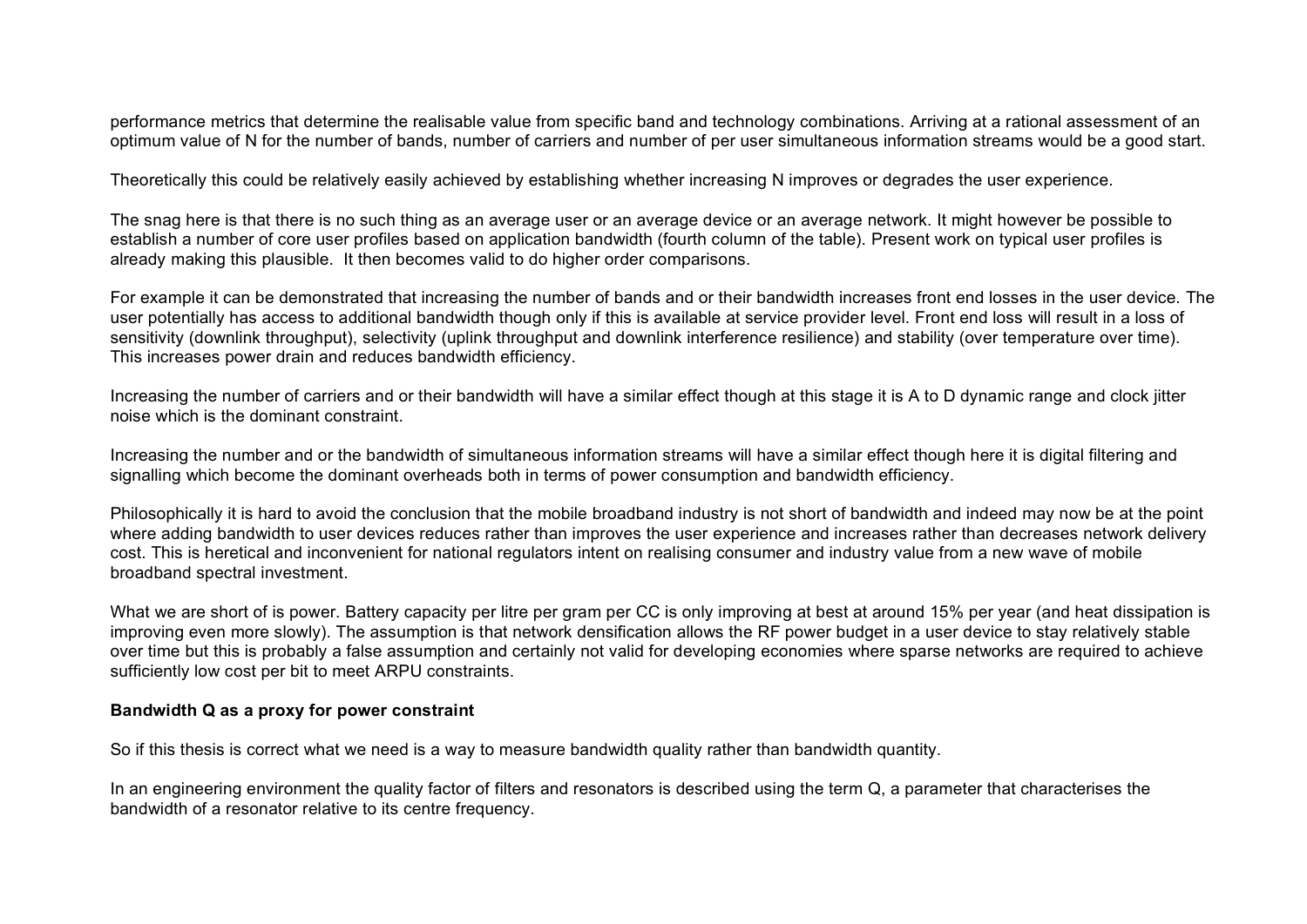The example (with thanks to Avago) compares three filters, an FBAR filter, a SAW filter and an LC filter and their relative effectiveness at protecting a potential victim channel, in this case public safety radio in Band 14 of the US 700 MHz band. The FBAR filter has a Q of 3000, the SAW filter has a Q of 800 and the LC filter has a Q of 80 with all three filters normalised to a 2.5 dB insertion loss. The LC filter would require a 22 MHz guard band to provide the required protection ratio, a SAW filter would require 4 MHz and the FBAR filter requires 1.5 MHz.



This graphically illustrates the relationship between filter performance and bandwidth and insertion loss and characterises the performance cost imposed by the proximity of Band 14 to Band 13.

In practice the overall system cost is a composite of the insertion loss of the acoustic filter (the duplex filter in the RF front end), the insertion loss and noise floor of the LC filter ahead of the A to D, the truncation error and clock jitter noise of the A to D and the energy cost of the clock cycle count of the baseband digital filtering.

The dimensioning of all of these filter functions is determined by what the band is, where it is and what it is next to. Essentially bandwidth Q is a measure of the power cost of a specific band and channel allocation and will have a direct relationship with the end user experience including data reach and power consumption (user data duty cycle).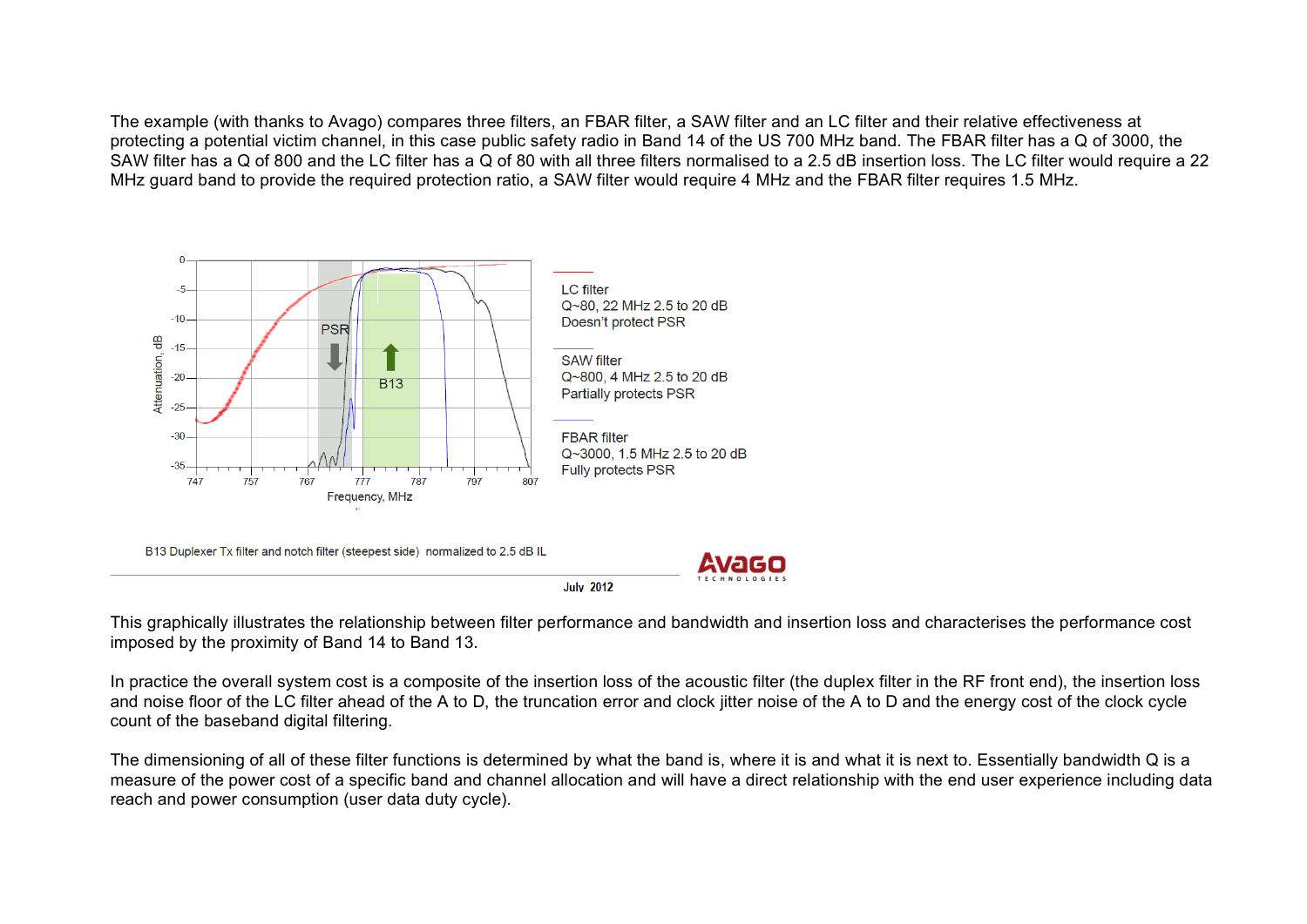### **But surely this ignores the need to deliver ever increasing bandwidth?**

At this point you might argue that this approach ignores the need to provision progressively more bandwidth to meet progressively more demanding user application requirements and of course more users.

Capacity calculations are based on the assumption that per user data rates will continue to increase but this of course assumes that the value of higher data rates is higher than the additional cost. A proxy for this assumption is the speed of trains over time. In 1829 Stephenson's Rocket achieved a speed of 29 miles an hour. 100 years later The Flying Scotsman could achieve 100 miles an hour. A century later we are debating the merits of spending £50 billion on a high speed train in the UK which will run at 250 miles per hour but it is questionable whether most of us would want to pay a premium price to save twenty minutes on a journey to Birmingham and none of us fly on Concorde any more.

And there must be some practical limitation to the amount of analogue bandwidth that we can practically consume. It might just be the case that data demand calculations based on progressively high per user headline data rates might be based on false assumptions.

High headline data rates are not intrinsically power efficient or cost efficient and pointlessly extravagant if server bandwidth is constrained. The important measurement metric is average throughput, energy per information bit and cost per information bit. Average throughput decreases and energy per bit and cost per information bit increases as user device performance decreases. TDD is not the answer. All that TDD does is translate the sensitivity, selectivity and stability issues of FDD from the frequency to the time domain. This is only an advantage if all networks are co sited and synchronised which is presently unlikely.

On this basis it is likely that operators will get a better return from making existing FDD and TDD bandwidth work better rather than adding new bandwidth which would now appear to be following the law of diminishing returns.

## **Summary**

Additional bandwidth delivers a net economic gain provided the value of the user experience gain exceeds the additional cost of delivery.

The cost of delivery is a function of what the band is, where it is and what it is next to (the WWW of spectral economics).

This cost can be captured by establishing the value of N as an expression of the number of bands, the composite bandwidth of the bands and their relative requirements in terms of front end band pass filtering, N2 as an expression of the number of channels, the composite bandwidth of the channels and their relative requirements in terms of channel filtering and N3 as an expression of the clock cycle overhead and jitter induced noise and inter symbol interference of the digital filtering required to discriminate individual per user data streams.

This can then be used to establish or at least estimate X as an expression of the net gain in consumer experience value which in turn can be used to calculate Y which is the increase in EBITDA which in turn allows spectral assets to be valued.